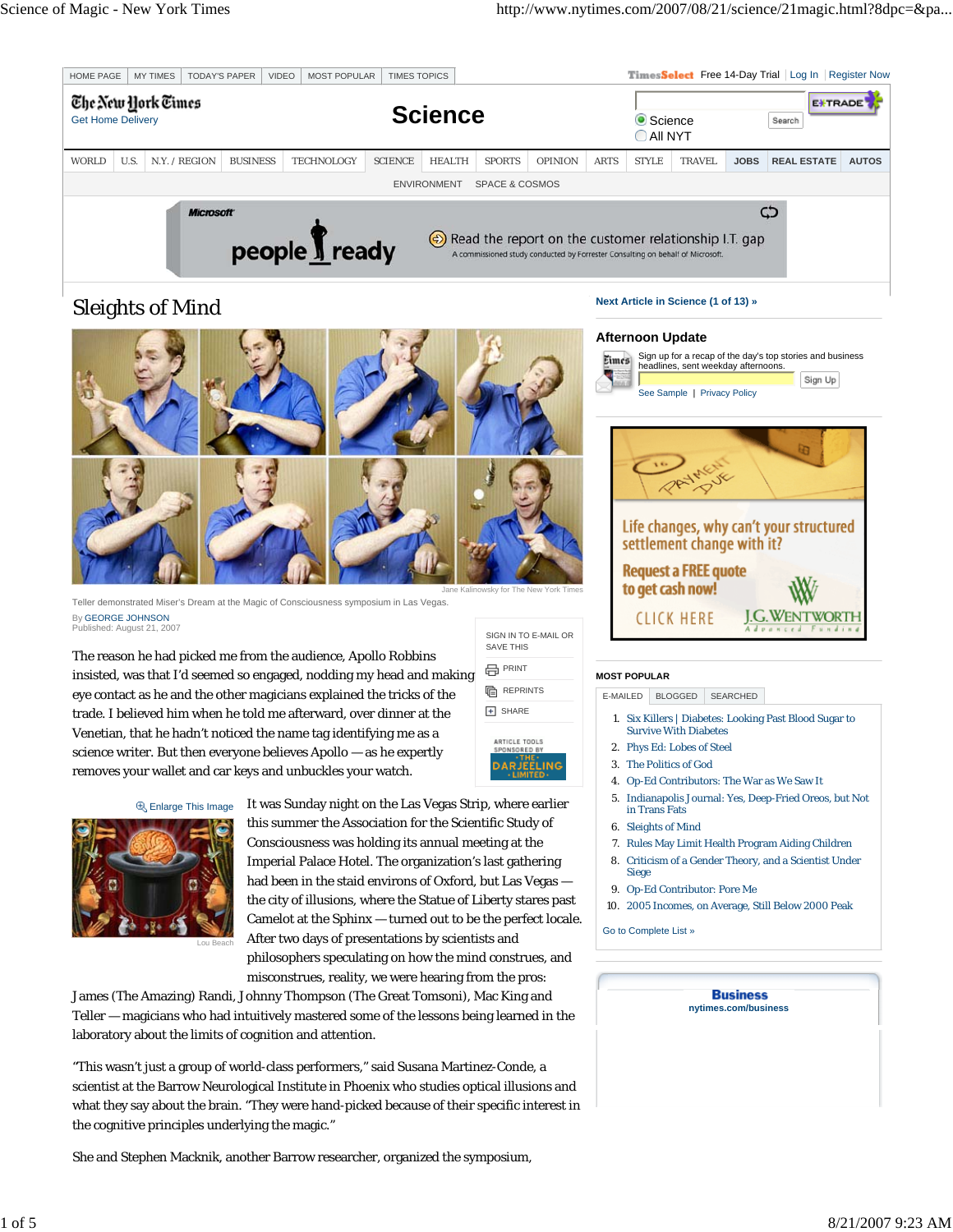appropriately called the Magic of Consciousness.

Apollo, with the pull of his eyes and the arc of his hand, swung around my attention like a gooseneck lamp, so that it always pointed in the wrong direction. When he appeared to be reaching for my left pocket he was swiping something from the right. At the end of the act the audience applauded as he handed me my pen, some crumpled receipts and dollar bills, and my digital audio recorder, which had been running all the while. I hadn't noticed that my watch was gone until he unstrapped it from his own wrist.

"He's uncanny," Teller said to me afterward as he rushed off for his nightly show with Penn at the Rio.

A recurring theme in experimental psychology is the narrowness of perception: how very little of the sensory clamor makes its way into awareness. Earlier in the day, before the magic show, a neuroscientist had demonstrated a phenomenon called inattentional blindness with a video made at the Visual Cognition Laboratory at the University of Illinois.

In the video, six men and women — half with white shirts and half with black — are tossing around a couple of basketballs. Viewers are asked to count how many times members of, say, the white team, manage to complete a pass, keeping the ball from the opposition. I dutifully followed the instructions and was surprised when some 15 seconds into the game, laughter began to ripple through the audience. Only when I watched a second time did I see the person in the gorilla suit walking on from stage left. (The video is online at viscog.beckman.uiuc.edu/grafs/demos/15.html.)

Secretive as they are about specifics, the magicians were as eager as the scientists when it came to discussing the cognitive illusions that masquerade as magic: disguising one action as another, implying data that isn't there, taking advantage of how the brain fills in gaps making assumptions, as The Amazing Randi put it, and mistaking them for facts.

Sounding more like a professor than a comedian and magician, Teller described how a good conjuror exploits the human compulsion to find patterns, and to impose them when they aren't really there.

"In real life if you see something done again and again, you study it and you gradually pick up a pattern," he said as he walked onstage holding a brass bucket in his left hand. "If you do that with a magician, it's sometimes a big mistake."

Pulling one coin after another from the air, he dropped them, thunk, thunk, thunk, into the bucket. Just as the audience was beginning to catch on — somehow he was concealing the coins between his fingers — he flashed his empty palm and, thunk, dropped another coin, and then grabbed another from a gentlemen's white hair. For the climax of the act, Teller deftly removed a spectator's glasses, tipped them over the bucket and, thunk, thunk, two more coins fell.

As he ran through the trick a second time, annotating each step, we saw how we had been led to mismatch cause and effect, to form one false hypothesis after another. Sometimes the coins were coming from his right hand, and sometimes from his left, hidden beneath the fingers holding the bucket.

He left us with his definition of magic: "The theatrical linking of a cause with an effect that has no basis in physical reality, but that — in our hearts — ought to."

• • •

In his opening address, Michael Gazzaniga, the president of the consciousness association, had described another form of prestidigitation — a virtual reality experiment in which he had put on a pair of electronic goggles that projected the illusion of a deep hole opening in what he knew to be a solid concrete floor. Jolted by the adrenaline rush, his heart beat faster and his muscles tensed, a reminder that even without goggles the brain cobbles together a world from whatever it can.

## **How an entrepreneur makes money using duct tape**

#### Also in Business:

- $\rightarrow$  How speaking other languages made one woman rich
- How blogging can help your business
- **F** Tools, resources and helpful hints to run a successful small business
- 





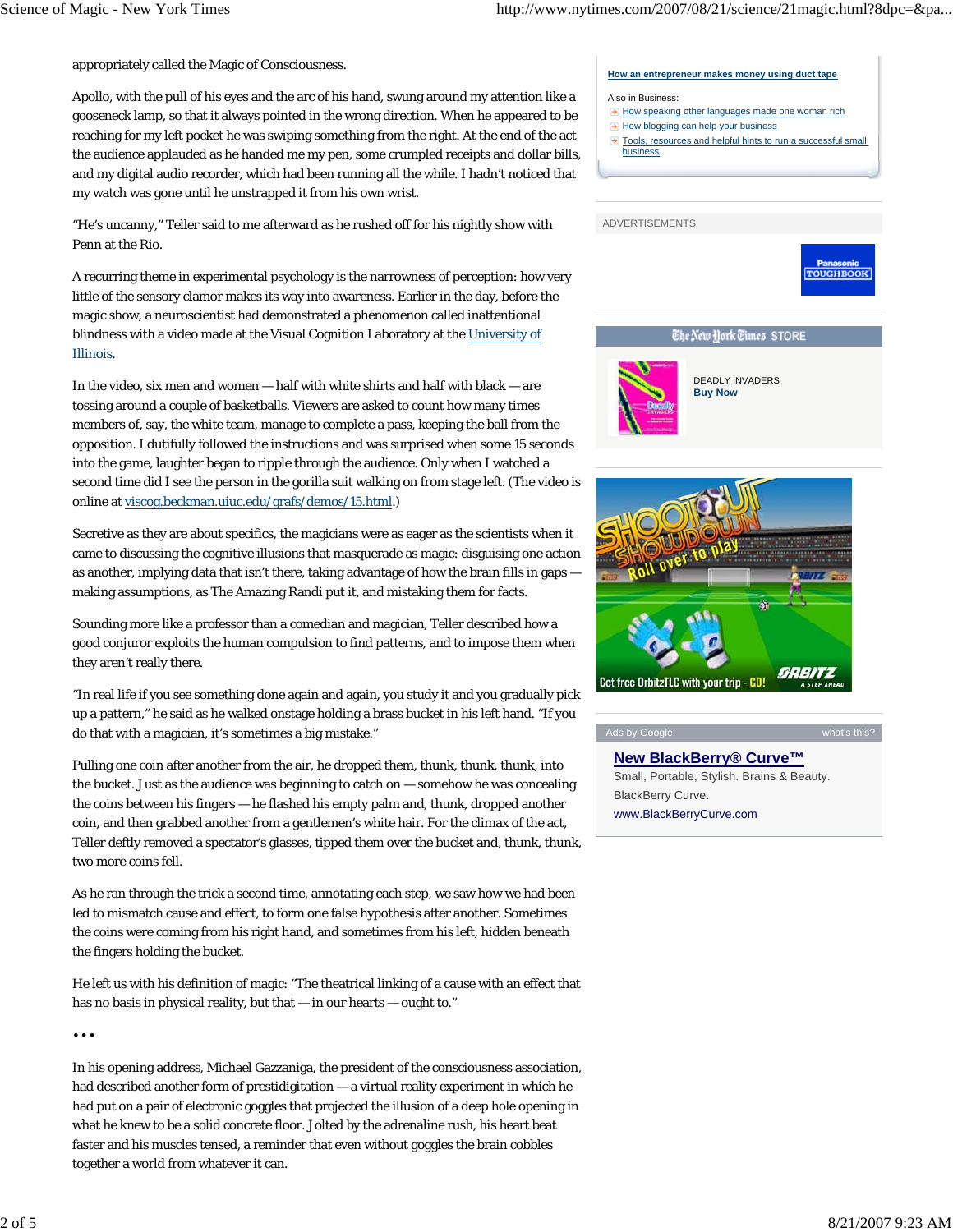"In a sense our reality is virtual," Dr. Gazzaniga said. "Think about flying in an airplane. You're up there in an aluminum tube, 30,000 feet up, going 600 miles an hour, and you think everything is all right."

Dr. Gazzaniga is famous for his work with split-brain patients, whose left and right hemispheres have been disconnected as a last-ditch treatment for severe epilepsy. These are the experiments that have led to the notion, oversimplified in popular culture, that the left brain is predominantly analytical while the right brain is intuitive and laid-back.

The left brain, as Dr. Gazzaniga put it, is the confabulator, constantly concocting stories. But mine was momentarily dumbstruck when, after his talk, I passed through a doorway inside the Venetian Resort Hotel Casino and entered an air-conditioned simulation of the Grand Canal. My eyes were drawn upward to the stunning illusion of a trompe l'oeil sky and what I decided must be ravens flying high overhead. Looking closer, my brain discarded that theory, and I saw that the black curved wings were the edges of discs giant thumbtacks holding up the sky. Later I was told they were automatic sprinklers, in case the clouds catch fire.

"It's 'The Truman Show,' " said Robert Van Gulick, a philosopher at Syracuse University, as I joined him at a table overlooking a version of the Piazza San Marco. A sea breeze was wafting through the window, the clouds were glowing in the late afternoon sun (and they were still glowing, around 10:30 p.m., when I headed back toward my hotel). How could we be sure that the world outside the Venetian — outside Las Vegas itself — wasn't also a simulation? Or that I wasn't just a brain in a vat in some mad scientist's laboratory.

Dr. Van Gulick had come to the conference to talk about qualia, the raw, subjective sense we have of colors, sounds, tastes, touches and smells. The crunch of the crostini, the slitheriness of the penne alla vodka — a question preoccupying philosophers is where these personal experiences fit within a purely physical theory of the mind.

Like physicists, philosophers play with such conundrums by engaging in thought experiments. In a recent paper, Michael P. Lynch, a philosopher at the University of Connecticut, entertained the idea of a "phenomenal pickpocket," an imaginary creature, like Apollo the thief, who distracts your attention while he removes your qualia, turning you into what's known in the trade as a philosophical zombie. You could catch a ball, hum a tune, stop at a red light — act exactly like a person but without any sense of what it is like to be alive. If zombies are logically possible, some philosophers insist, then conscious beings must be endowed with an ineffable essence that cannot be reduced to biological circuitry.

Dr. Lynch's fantasy was a ploy to undermine the zombie argument. But if zombies do exist, it is probably in Las Vegas. One evening as I walked across the floor of the Imperial Palace casino — a cacophony of clanging bells and electronic arpeggios — it was easy to imagine that the hominids parked in front of the one-armed bandits were simply extensions of the machines.

"Intermittent conditioning," suggested Irene Pepperberg, an adjunct associate professor at Brandeis University who studies animal intelligence. If you want to train a laboratory rat to pull a crank to get a food pellet, the reflex will be scratched in deeper if the creature is rewarded with some regularity but not all the time.

Dr. Pepperberg has thrown a wild card into studies of consciousness with her controversial experiments with African gray parrots. With a brain "the size of a walnut," as she puts it, the birds display what appears to be the cognitive potential of a young child. Her best-known parrot, Alex, can stare at a tray of objects and pick the one that has four corners and is blue. He has also coined his own word for almond — "cork nut."

With appearances on PBS and a cameo role in a Margaret Atwood novel, "Oryx and Crake," Alex has entered the popular imagination, while Dr. Pepperberg struggles to find a secure academic position. Critics can't resist comparing Alex to "Clever Hans," the famous horse whose arithmetical abilities were exposed as learned responses to his trainer's subtle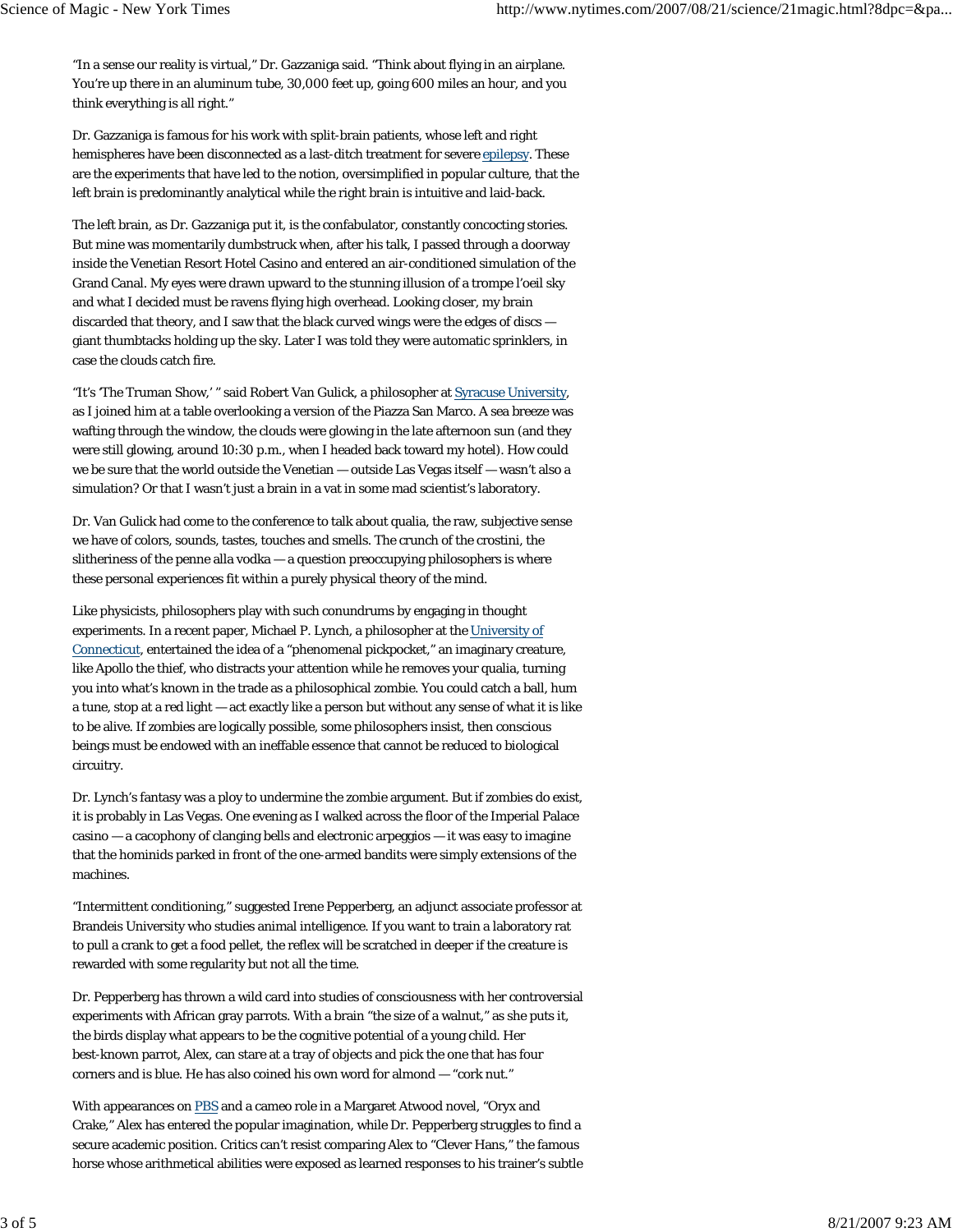cues. Dr. Pepperberg says she controls for that possibility in her experiments and believes her parrots are thinking and expressing themselves with words.

• • •

One evening out on the Strip, I spotted Daniel Dennett, the Tufts University philosopher, hurrying along the sidewalk across from the Mirage, which has its own tropical rain forest and volcano. The marquees were flashing and the air-conditioners roaring — Las Vegas stomping its carbon footprint with jackboots in the Nevada sand. I asked him if he was enjoying the qualia. "You really know how to hurt a guy," he replied.

For years Dr. Dennett has argued that qualia, in the airy way they have been defined in philosophy, are illusory. In his book "Consciousness Explained," he posed a thought experiment involving a wine-tasting machine. Pour a sample into the funnel and an array of electronic sensors would analyze the chemical content, refer to a database and finally type out its conclusion: "a flamboyant and velvety Pinot, though lacking in stamina."

If the hardware and software could be made sophisticated enough, there would be no functional difference, Dr. Dennett suggested, between a human oenophile and the machine. So where inside the circuitry are the ineffable qualia?

Retreating to a bar at the Imperial Palace, we talked about a different mystery he had been pondering: the role words play inside the brain. Learn a bit of wine speak — "ripe black plums with an accent of earthy leather" — and you are suddenly equipped with anchors to pin down your fleeting gustatory impressions. Words, he suggested, are "like sheepdogs herding ideas."

As he sipped his drink he tried out another metaphor, involving a gold panning technique he had learned about in New Zealand. Lead and gold are similar in density. If you salt the slurry with buck shot and swirl the pan around, the dark pellets will track the elusive flecks of gold.

With a grab bag of devices accumulated over the eons, the brain pulls off the ultimate conjuring act: the subjective sense of I.

"Stage magicians know that a collection of cheap tricks will often suffice to produce 'magic,' " Dr. Dennett has written, "and so does Mother Nature, the ultimate gadgeteer."

At the end of the magic show where I was fleeced by Apollo, The Amazing Randi called on Dr. Dennett and another volunteer to help with the final act. As Mr. Randi sat on a chair, the two men tightly bound his arms to his thighs with a rope.

"Daniel, would you take off your jacket for me for just a moment?" the conjuror asked. "Now drape it around the front of my hands."

"A little higher," Mr. Randi said.

Without missing a beat, he grabbed the collar and pulled it up toward his chin. The audience cheered. Either he had slipped the ropes in a matter of seconds or his hands had been free all along.

"Allow people to make assumptions and they will come away absolutely convinced that assumption was correct and that it represents fact," Mr. Randi said. "It's not necessarily so."

Sphere: Related Blogs & Articles **Next Article in Science (1 of 13) »**

**Need to know more? 50% off home delivery of The Times.**

# **Tips**

To find reference information about the words used in this article, double-click on any word, phrase or name. A new window will open with a dictionary definition or encyclopedia entry.